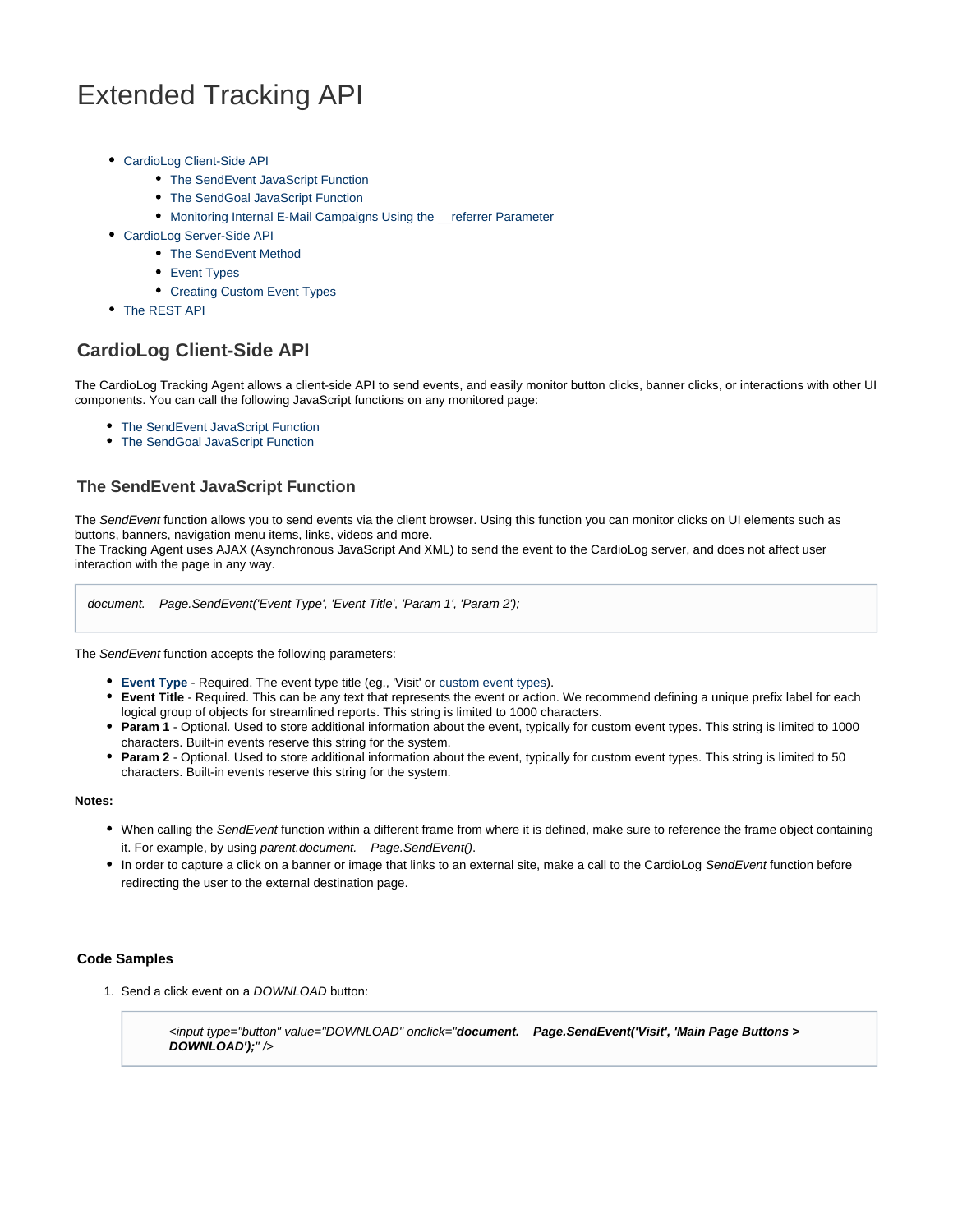

#### [www.intlock.com](http://www.intlock.com/) Main Page "Download" Button

In this example, when a user clicks on the DOWNLOAD button CardioLog will send an event of type 'Visit' to the server, specifying which button has been clicked by the user (ie., 'Main Page Buttons > DOWNLOAD'). We recommend defining a unique label for each group of UI components that will be displayed in reports (in this case, 'Main Page Buttons').

To see how many times the button was clicked, use the [Events](https://kb.intlock.com/display/Support/Events) report (chart or table), and type 'Main Page Buttons' in the Website Item field.

To see who clicked on the button, use the [Visitors by Events](#page-0-3) report (chart or table), and type 'Main Page Buttons' in the Website Item field.

2. Send a click event on a banner that links to an external site:

| <a href="http://www.intlock.com" onclick="&lt;b&gt;document.__Page.SendEvent('Visit', 'Banners &gt; Intlock Website');&lt;/b&gt;"><img< th=""><th></th><th></th></img<></a> |  |  |
|-----------------------------------------------------------------------------------------------------------------------------------------------------------------------------|--|--|
| src="intlock_logo.gif">                                                                                                                                                     |  |  |

| <b>Intlock Support</b><br>in <i>t</i> lack                                                                                                 |  |  |  |  |
|--------------------------------------------------------------------------------------------------------------------------------------------|--|--|--|--|
| <b>KNOWLEDGE BASE</b><br><b>HOME</b><br><b>SUBMIT A REQUEST</b><br><b>CHECK YOUR EXISTING REQUESTS</b>                                     |  |  |  |  |
| <b>Knowledge Base</b>                                                                                                                      |  |  |  |  |
| Search<br>Q                                                                                                                                |  |  |  |  |
| <b>Intlock Support</b>                                                                                                                     |  |  |  |  |
| New Guides for New Version [v2.0.9.0] Available Now!<br>Intlock Team May 1 . Official Intlock / What's New?                                |  |  |  |  |
| CardioLog Analytics and SharePoint Marketing Suite New Version Released! [v2.0.9.0]<br>Intlock Team Apr 5 . Official Intlock / What's New? |  |  |  |  |
|                                                                                                                                            |  |  |  |  |

#### support.intlock.com Main Page Intlock Logo

In this example, when a user clicks on the banner CardioLog will send an event of type "Visit" to the server, specifying which banner has been clicked by the user before redirecting to "www.intlock.com" (ie., "Banners > Intlock website"). We recommend defining a unique label for each group of UI components that will be displayed in reports (in this case, "Banners").

To see how many times the banner was clicked, use the [Events](https://kb.intlock.com/display/Support/Events) report (chart or table), and type 'Banners' in the Website Item field. To see who clicked on the banner, use the [Visitors by Events](#page-0-3) report (chart or table), and type 'Banners' in the Website Item field.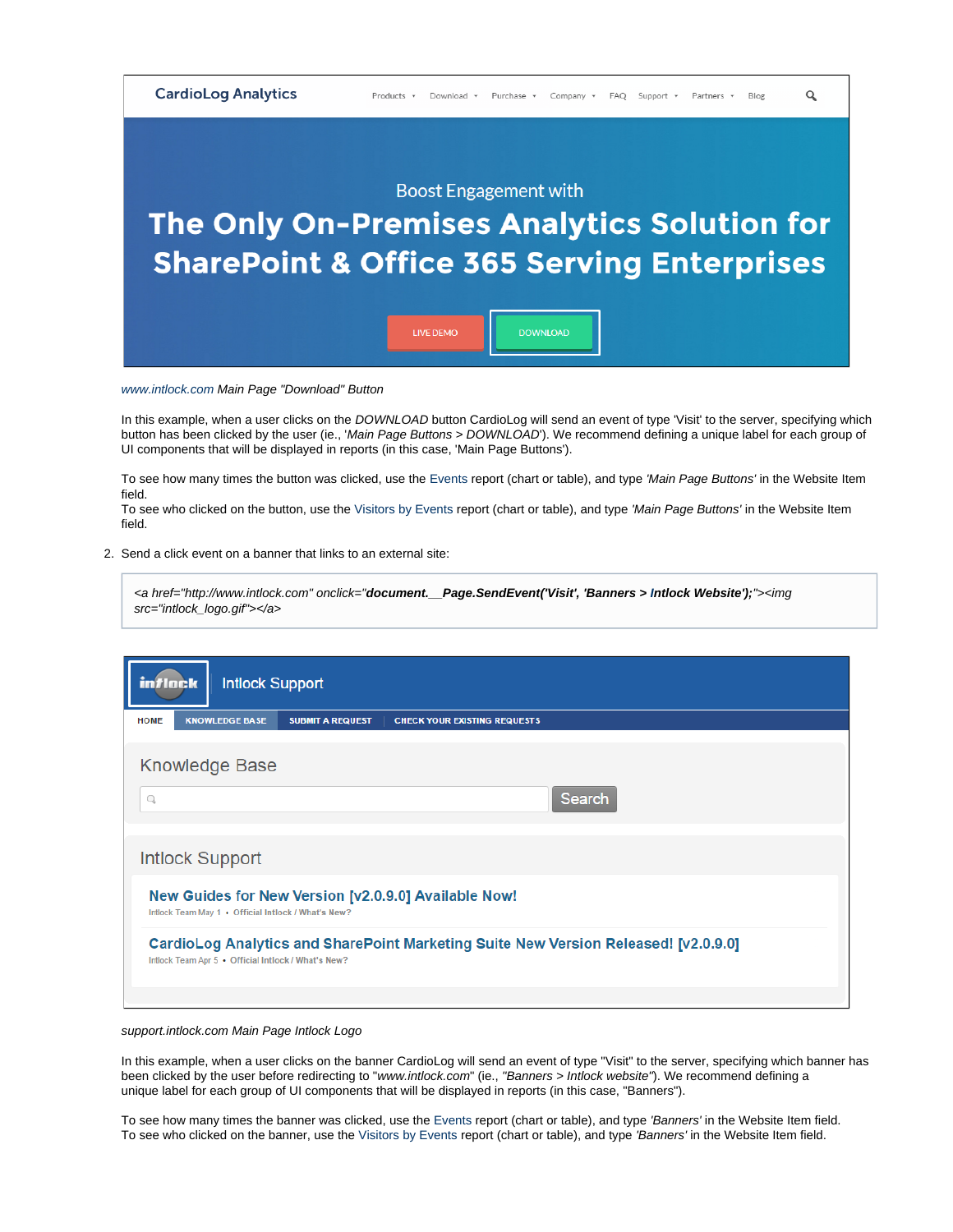**Note:** CardioLog automatically tracks outbound links from SharePoint sites to external destinations. To see how many times your links were clicked, use the [External Destinations](https://kb.intlock.com/display/Support/External+Destinations) report.

# <span id="page-2-1"></span><span id="page-2-0"></span>**The SendGoal JavaScript Function**

The SendGoal function allows you to send JavaScript based goals via the client browser. The Tracking Agent uses AJAX (Asynchronous JavaScript and XML) to send the goal event to the server, and does not affect the user's experience with the page in any way.

document.\_\_Page.SendGoal(Goal ID);

The SendGoal function accepts the following parameter:

**Goal ID** - Required. [Goals](https://kb.intlock.com/display/Support/Goals) are created in CardioLog under **Settings** > **Goals**. After creating a goal, the Goal ID can be found in the ID column.

| <b>CARDIOLOG ANALYTICS</b>                         |                     |                |                                                     |  |  |  |
|----------------------------------------------------|---------------------|----------------|-----------------------------------------------------|--|--|--|
| Report Center                                      | Goals               |                |                                                     |  |  |  |
| <b>Analysis Center</b><br>Ш                        |                     | <b>Name</b>    | <b>URL</b>                                          |  |  |  |
|                                                    | □<br>$\overline{2}$ | goal 1         | http://celtis2012/SitePages/Home.aspx               |  |  |  |
| Optimization                                       | □<br>$\vert$ 3      | <b>HR</b> Goal | http://spdemo.intlock.com/_layouts/15/viewlsts.aspx |  |  |  |
| $\blacktriangleright$ Acquisition                  |                     |                |                                                     |  |  |  |
| <b>Visitor Engagement</b>                          |                     |                |                                                     |  |  |  |
| $\mathbf{\Phi}_{\mathbf{8}}^{\mathbf{8}}$ Settings |                     |                |                                                     |  |  |  |
| Goals                                              |                     |                |                                                     |  |  |  |
| Segments                                           |                     |                |                                                     |  |  |  |
| Templates                                          |                     |                |                                                     |  |  |  |



#### **Code Sample**

1. Send a goal event on a Register to a Webinar button:

Create the [goal,](https://kb.intlock.com/display/Support/Goals) and make a call to the CardioLog SendGoal function with the proper Goal ID.

<input type="button" value="REGISTER NOW " onclick="**document.\_\_Page.SendGoal(1)**;" />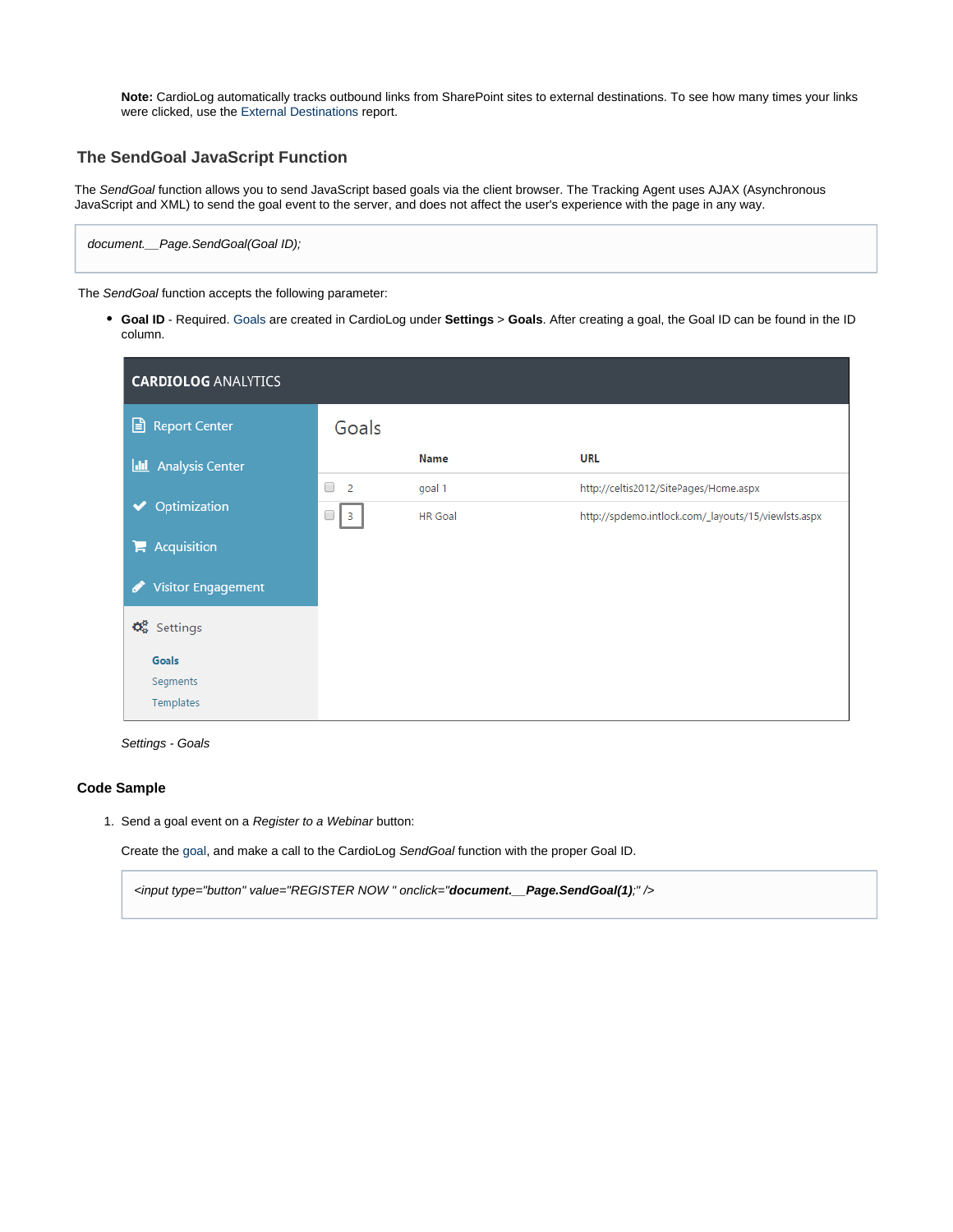

www.intlock.com Main Page REGISTER NOW Survey Button

To monitor your goal progress, use the Goal [reports](https://kb.intlock.com/display/Support/Goal+Reports), and select the relevant goal in the Visitor Segments > Goal filter of the widget preferences.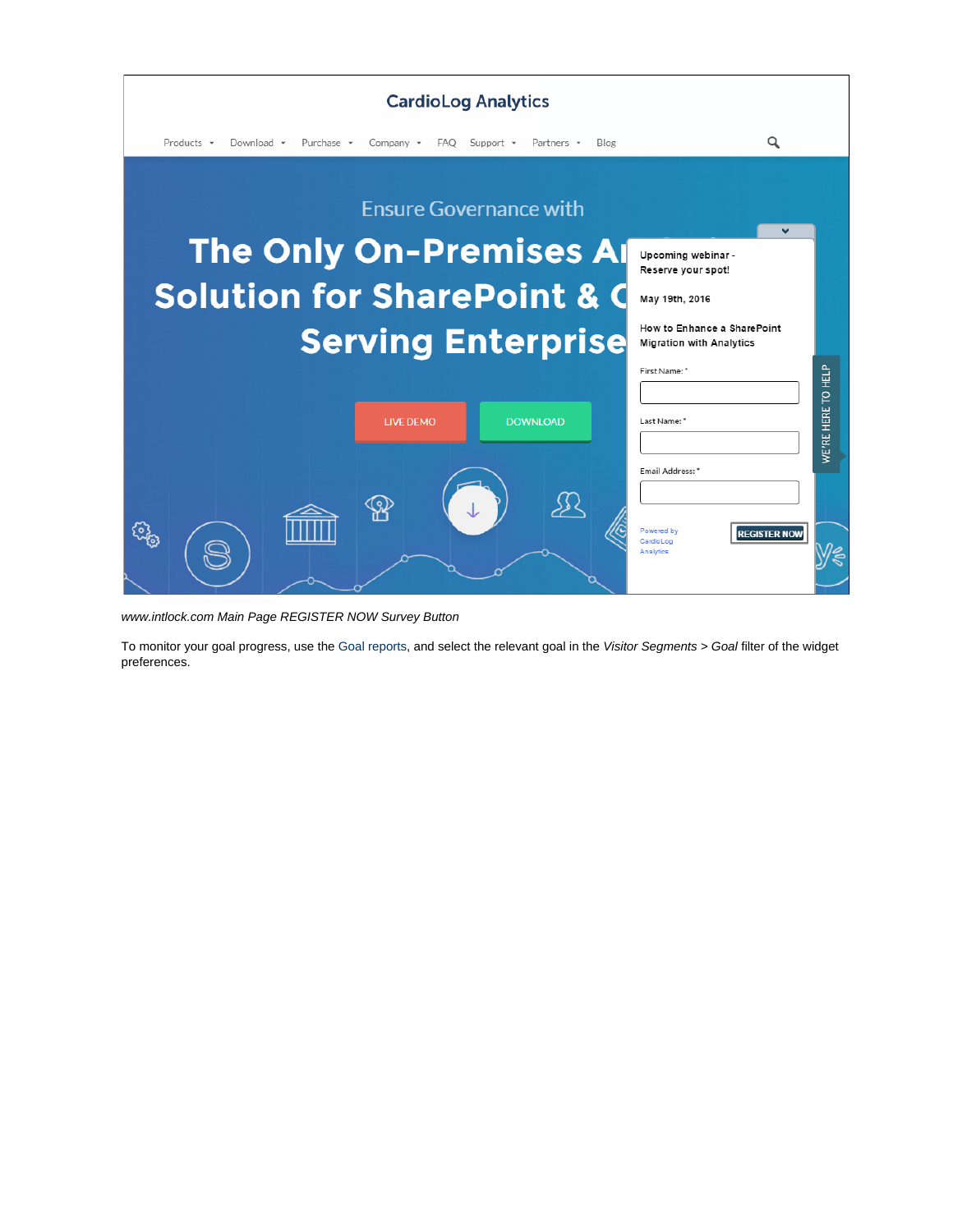| <b>Select Visitor Segments</b>   |   |          |   |   |        | $\times$ |
|----------------------------------|---|----------|---|---|--------|----------|
|                                  |   |          |   |   |        | ▲        |
| Medium:                          | ℯ | [Choose] | ▼ |   |        |          |
| Term:                            | ℯ | [Choose] | ▼ |   |        |          |
| Campaign:                        | ℯ | [Choose] | ▼ |   |        |          |
| Content:                         | ℯ | [Choose] | ▼ |   |        |          |
| <b>User Behavior:</b>            |   |          |   |   |        |          |
| Goal:                            | ❸ | All      |   | ▼ |        |          |
| <b>Details and demographics:</b> |   |          |   |   |        |          |
| Country:                         | ℯ | All      |   | ▼ |        |          |
| <b>Active User Categories:</b>   |   |          |   |   |        |          |
| Region:                          | 0 | All      |   | ▼ |        |          |
| Department:                      | 0 | All      |   | ▼ |        |          |
|                                  |   |          |   |   | Cancel | OK       |

Visitor Segments > Goal

#### <span id="page-4-0"></span>**Monitoring Internal E-Mail Campaigns Using the \_\_referrer Parameter**

The CardioLog Client-Side API supports identifying and monitoring external locations. You can use the referrer parameter whenever you publish a link to your monitored environment and you wish to track the source of the referring page.

This is most commonly used in email or social media. For example, if you have included an internal link in a promotional email add the *\_\_referrer* parameter to track the number of users who visited your site via this link. Define a unique referrer name that will be displayed in reports, such as \_ \_referrer=email\_promotion\_Dec\_2016 in order to display the link accordingly:

http://myportal/sites/rnd/default.aspx?**\_\_referrer=email\_promotion\_Dec\_2016**

To see how many visitors arrived on your page through your email campaign, use the [Internal Traffic Sources](https://kb.intlock.com/display/Support/Internal+Traffic+Sources) report, and select the relevant page in the Website Item URL field.

# <span id="page-4-1"></span>**CardioLog Server-Side API**

By using the CardioLog Server-Side API, **/**CardioLogAPI/Events.asmx web service, and the SendEvent method, you can send view, duration and search events, custom events, and track the URL of the referrer page.

## <span id="page-4-3"></span><span id="page-4-2"></span>**The SendEvent Method**

The SendEvent method in the /CardioLogAPI/Events.asmx web service accepts the following parameters:

**UserName** - Optional. The user associated with the event. If not passed, the method will use the current user credentials.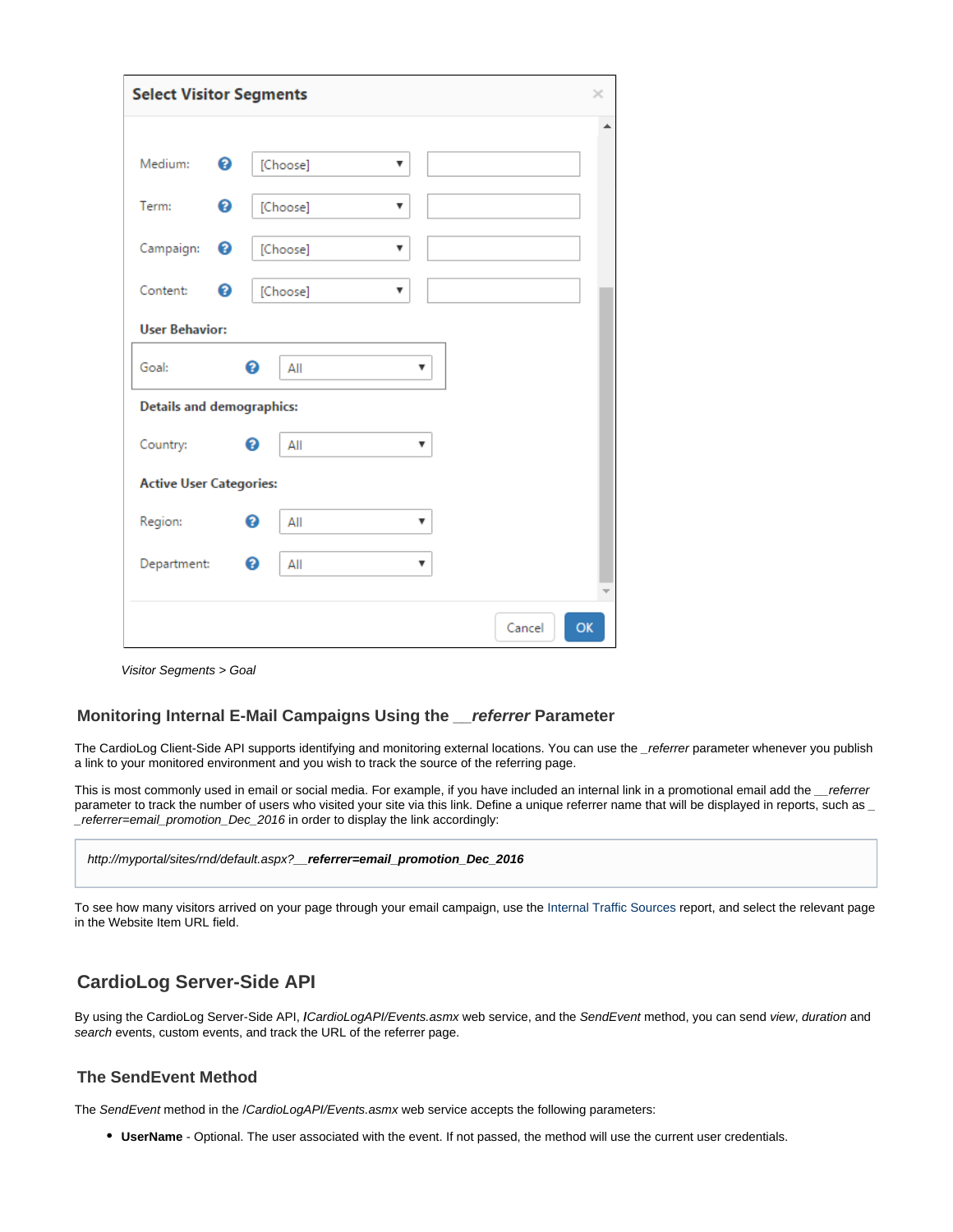- **SessionID** Required. A unique browser session ID associated with the event.
- **[Event Type](#page-5-1)** Required. The event type ID number
- **URL** Required. The URL of the page where the event occurred.
- **UserAgent** Optional. The user details including browser type and OS version.
- **ClientIP** Optional. The user IP address.
- **Param1** Optional. Used to store additional information about the event, typically for custom event types. This string is limited to 1000 characters. Built-in events reserve this string for the system. For example, in a "Visit" event it stores the referrer information; in a "Search" event it stores the search term.
- **Param2** Optional. Used to store additional information about the event, typically for custom event types. This string is limited to 50 characters. Built-in events reserve this string for the system. For example, in a "Search" event it is used to store the number of results.

After the event is sent, the web service XML response will include the event identifier for future use, which you can later use to send events related to this event accordingly:

```
<agent>
<log> <status id='0'>OK</status>
 <event id='211022'/>
</log>
 </agent>
```
In case of an error, the XML response will include this error description:

```
<agent>
<log>
 <status id='-1'>Invalid Path</status>
</log>
 </agent>
```
## <span id="page-5-1"></span><span id="page-5-0"></span>**Event Types**

The SendEvent method supports four event types. The ID number is used in the Server-Side API. The Event Type Title is used in the Client-Side API.

**View** - Individual page request, or element clicked

- Event Type ID 0
- Event Type Title "Visit"

To set the page referrer, use the following optional parameters to track the source of the page:

- Param1 -The related view event ID or a string representing referrer types such as navigation toolbars, campaigns, banners, etc.
- Param2 The referrer page URL

Referrer pages can be retrieved in CardioLog with the "Navigation" visual controls.

**Duration** - Time spent on a page or element (in seconds).

- 1. Event Type ID 1
- 2. Event Type Title "Leave"
- 3. URL The related view event URL.
- 4. Param1 Duration in seconds.
- 5. Param2 The related view event ID.

**Search** - Onsite (internal) search

- Event Type ID 2
- Event Type Title "Search"
- URL The related view event URL.
- Param1 Search keyword/phrase.
- Param2 Number of search results.

Search events can be viewed in CardioLog in the Onsite Searches report, popular search terms are displayed in the Onsite Search Phrases report.

#### **Search Result Click** -

- Event Type ID 5
- Event Type Title "SearchResultClick"
- URL The search result URL.
- Param1 The search result position within search results.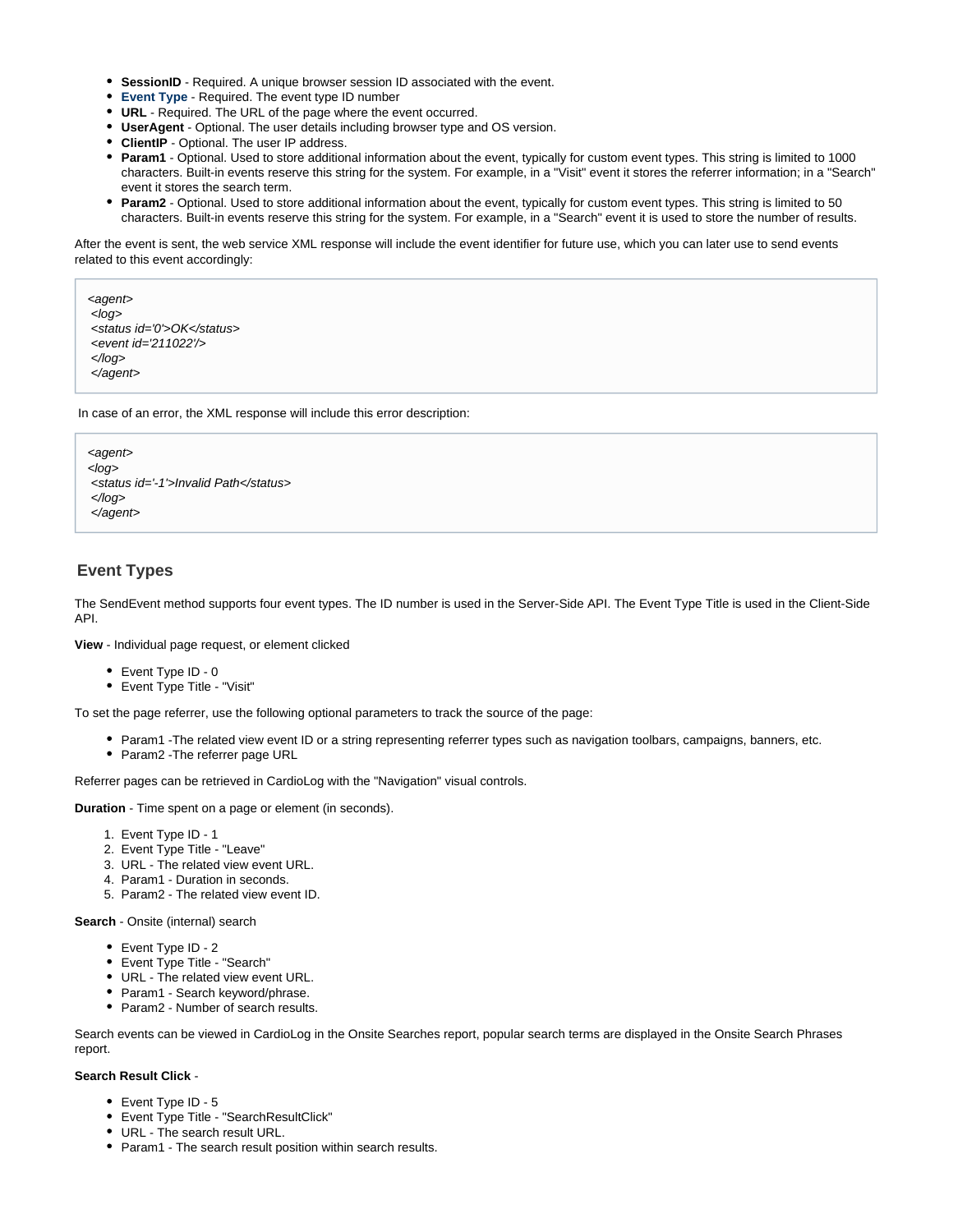• Param2 - The related search event ID.

# <span id="page-6-1"></span><span id="page-6-0"></span>**Creating Custom Event Types**

You can create custom event types and build custom reports using the [CardioLog SDK](https://kb.intlock.com/display/Support/The+CardioLog+SDK). The custom event types can be used in the SendEvent function, for both Client-Side and Server-Side APIs. For example, if your website is a sales site and you wish to track each product sold, and then you can create a report on the number of items sold, and create a custom event type in CardioLog named "Items-Sold."

1. Add the custom event type to the CardioLog database by executing the following query against the CardioLog database:

INSERT INTO tab\_event\_type(id,description)

VALUES(100, 'Items-Sold')

GO

- **ID** must be 100 or higher
- **Description** event type title

2. Add the custom event type to the CardioLog tracking agent events array - edit the eEvents array and add the custom event type in:

#### **For MOSS 2007 only:**

[CardioLog installation directory]\CardioLogAgent\MOSS2007\_1.2.js

**For SharePoint 2010 only:** [CardioLog installation directory]\CardioLogAgent\SP2010\_1.2.js

**For SharePoint 2013 only:** [CardioLog installation directory]\CardioLogAgent\SP2013\_1.2.js

**For SharePoint 2016 only:**

[CardioLog installation directory]\CardioLogAgent\SP2016\_1.2.js

Note: If you have implemented the Tracking Agent using the CardioLog Analytics SharePoint Feature on your WFE (Web Front End), edit the e Events array and add the custom event type accordingly:

#### **For MOSS 2007 only:**

C:\Program Files\Common Files\Microsoft Shared\Web Server Extensions\12\TEMPLATE\LAYOUTS\CardioLogAgent\MOSS2007\_1.2.js

#### **For SharePoint 2010 only:**

C:\Program Files\Common Files\Microsoft Shared\Web Server Extensions\14\TEMPLATE\LAYOUTS\CardioLogAgent\SP2010\_1.2.js

#### **For SharePoint 2013 only:**

C:\Program Files\Common Files\Microsoft Shared\Web Server Extensions\14\TEMPLATE\LAYOUTS\CardioLogAgent\SP2013\_1.2.js

#### **For SharePoint 2016 only:**

C:\Program Files\Common Files\Microsoft Shared\Web Server Extensions\14\TEMPLATE\LAYOUTS\CardioLogAgent\SP2016\_1.2.js

 $eE$ vents = { Visit: { id: 0, name: "Visit" }, Leave: { id: 1, name: "Leave" }, Search: { id: 2, name: "Search" }, SearchResultItem: { id: 4, name: "SearchResultItem" }, SearchResultClick: { id: 5, name: "SearchResultClick" }, External: { id: 10, name: "External" }, Goal: { id: 20, name: "Goal" }, "Goal-Test": { id: 21, name: "Goal-Test" }, Test: { id: 22, name: "Test" }, Score: { id: 23, name: "Score" }, Ping: { id: 24, name: "Ping" }, **Item-Sold: { id: 100, name: "Item-Sold" },** Unknown: { id: -1, name: "Unknown" } };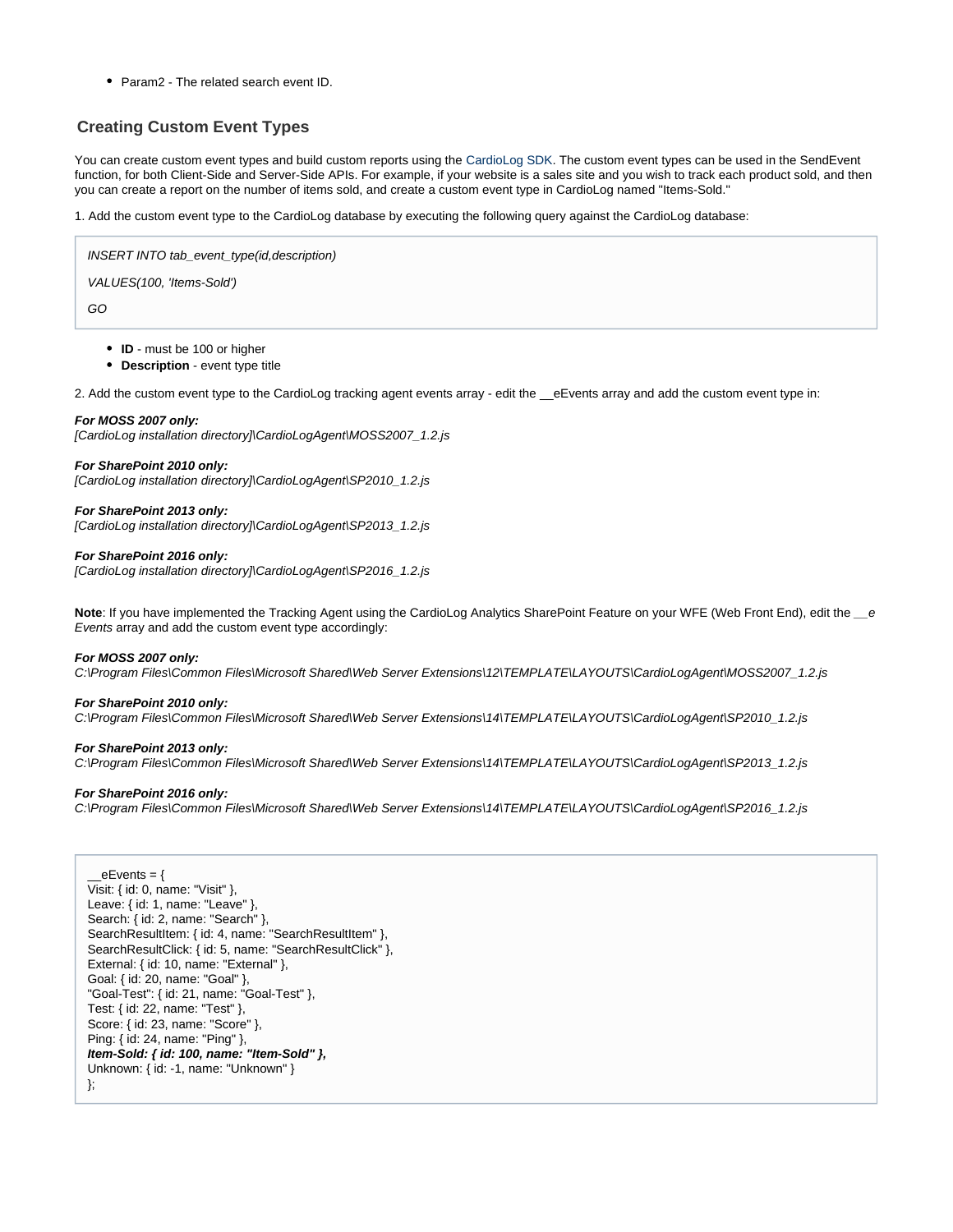3. Implement the call to the SendEvent function when an item is sold (using our [Client-Side API](#page-0-2) or [Server-Side API](#page-4-3)).

4. Create a custom report to display the number of items sold using the [CardioLog SDK.](https://kb.intlock.com/display/Support/The+CardioLog+SDK)

# <span id="page-7-0"></span>**The REST API**

In order to track visitor actions for custom browsers and non-browser apps, developers must send usage event objects to the CardioLogAgent web application through HTTP POST requests in JSON format. The JSON string must be embedded in the request body. The POST response is provided in JSON format as well.

- The request must include a "Content-Type: application/json" header
- The request may optionally include an "Accept: application/json" header

## **The Event Object**

CardioLog Analytics usage event objects have the following properties:

- **u** Decoded URL of the page the event is related to. For example, the URL of a "View" event will be the current page; the URL of a search result will be the clicked link.
- **X** Holds the following event dependent information:
	- Search event The search term
	- View event:
		- If \_\_Referrer parameter was passed to this page, \_\_Referrervalue
		- If there is a Referrer cookie, sends the ReferrerReason cookie value
		- If this is the first page the user views in this session, sends "First In Session" and appends the data from \_\_Referreragent
	- Duration event Time on page in seconds
- **Y** Holds the following information:
	- In Search event Number of total results
	- In Visit event If there is a Referrer cookie, sends its content
	- In Duration event Last visit event ID
- **Z** In Search event First result on page (number of results)
- **RI** Last event ID
- **et** Event type code (eg., Goal event is 20, Leave event is 1, etc.)
- **events** The event can have sub events sent with it. Typically, this is used when a search event is sent or with saved events.

In addition to event objects, the request body includes the following properties:

- **browserType** user-agent information.
- **sessionid** Required. A unique browser session ID associated with the event. The unique session ID associated with the events. Any string format accepted.
- **un** username associated with the events. Any string format accepted. If not passed, the current user credentials will be used.

## **The JSON Request Format**

The full JSON request format is as follows: